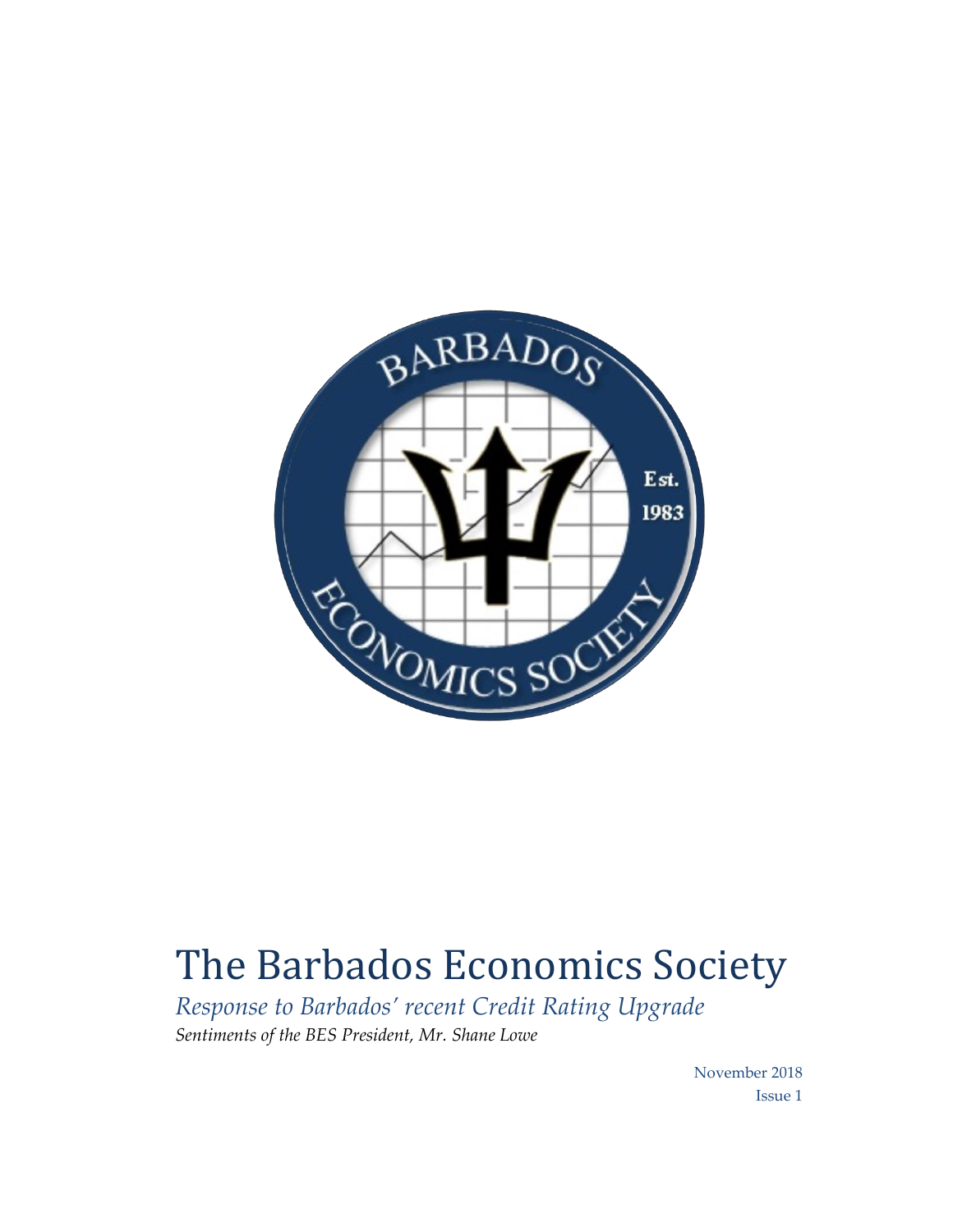## The Barbados Economics Society

Response to Barbados' recent Credit Rating Upgrade *Sentiments of the BES President, Mr. Shane Lowe*

## Summary

On November 16th, 2018, Standard and Poor's (S&P) upgraded its rating on Barbados' local currency debt from 'SD' (Selective Default) to 'B-'. Although this action represents a positive development for the country, reflecting improved capacity to service newly-exchanged debt at lower interest rates and longer maturities, it is not surprising as, in their previous rating action, S&P indicated that they could increase the government's rating to "…the 'CCC' or low 'B' categories." A rating of 'B-' is on par with the level last seen in early-2017 and is one notch lower than Jamaica's 'B' rated long-term, local currency debt rating. However, this rating for Barbados remains several notches below investment grade and thus our debt will still be characterized as 'speculative-grade' or 'junk'.

Nonetheless, as long as the government remains on track with the targets set under the BERT programme, the rating itself will not likely influence the government's interest costs or capacity to obtain local financing in the near-term given the IMF's projections that the government will not borrow from private, domestic creditors over the next four years. The Central Bank of Barbados' recent decision to reduce the securities reserve requirement for commercial banks from 20.0% of domestic deposits to 17.5% of domestic deposits supports this. In fact, a need to borrow substantial amounts from private, domestic creditors over the next four years may imply that the government has fallen off track

*The Barbadian economy's local currency debt was upgraded from 'SD' (Selective Default) to 'B-' by the regulatory agency, Standard and Poor's.*